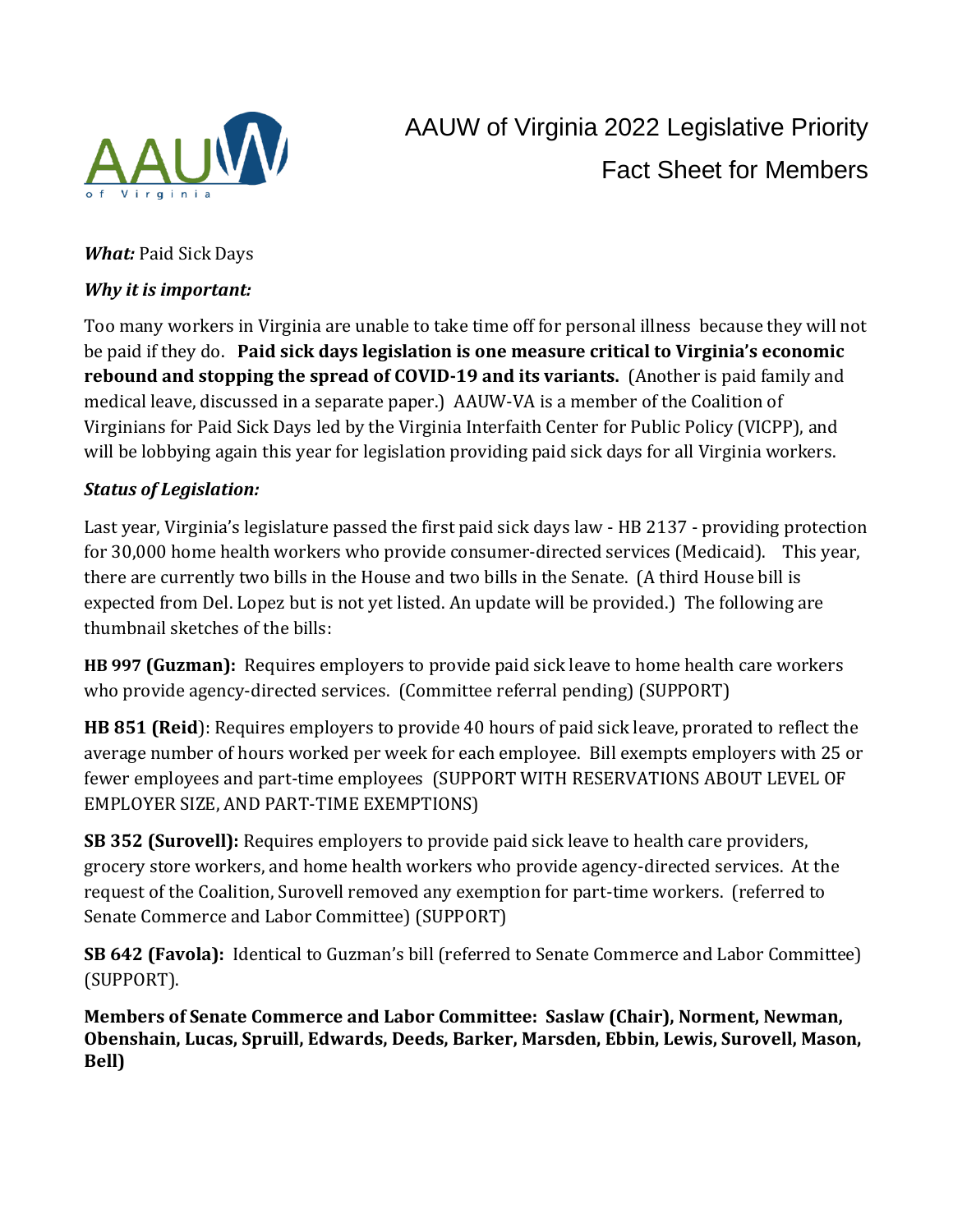# *Draft letter or script for telephone call:*

#### For your State Senator:

As your constituent, I am (sending this letter/calling you) on behalf of myself and the 1,000 members of the American Association of University Women in 24 branches in the Commonwealth of Virginia, to urge your support for SB 351 and SB 642 that will require employers to provide paid sick days to more of Virginia's workers.

AAUW of Virginia is committed to achieving equity for women and girls and creating a secure economic future for all Virginians. . Paid sick days legislation is critical to Virginia's economic rebound and stopping the spread of the COVID-19 delta strain. Virginia legislators should pass paid sick days this upcoming session to keep people safe and keep our businesses and schools open.

Paid sick days enable people to stay home when they're sick, preventing the spread of infections and substantial impacts on businesses. Businesses will also benefit from higher employee productivity, healthier workplaces, and lower employee turnover. Studies show that employees working while sick cost American businesses approximately \$160 billion per year—and that was before COVID-19.

In 2022, it's time for the legislature to build on that momentum, and provide paid sick days to 1.2 million Virginians who do not have them. A paid sick days policy is extremely popular across Virginia and across party lines: 88% of Virginians support a law requiring five paid sick days per year, according to a Christopher Newport University poll. Now it's time for the legislature to act.

Can we count on you to support legislation to this end during this legislative session? *OR* Thank you for your leadership.

**For your Delegate: We are currently lobbying for Del. Guzman's bill. The employee threshold in Del. Reid's bill is problematic for the Coalition. If Delegate Reid is your delegate, you may want to thank him for supporting paid sick days for the reasons above without indicating that AAUW-VA supports his bill, at this time. We will update members, as appropriate.** 

#### *Additional points for use in an email message, phone call or legislative staff discussion:*

#### **PROBLEM:**

• *Even before COVID-19, approximately 41 percent of private sector workers, 1.2 million people* in Virginia, had no paid sick days or any paid time off (PTO). This creates a crisis for low-wage *workers who must choose between taking a sick day for themselves or their children and getting paid.*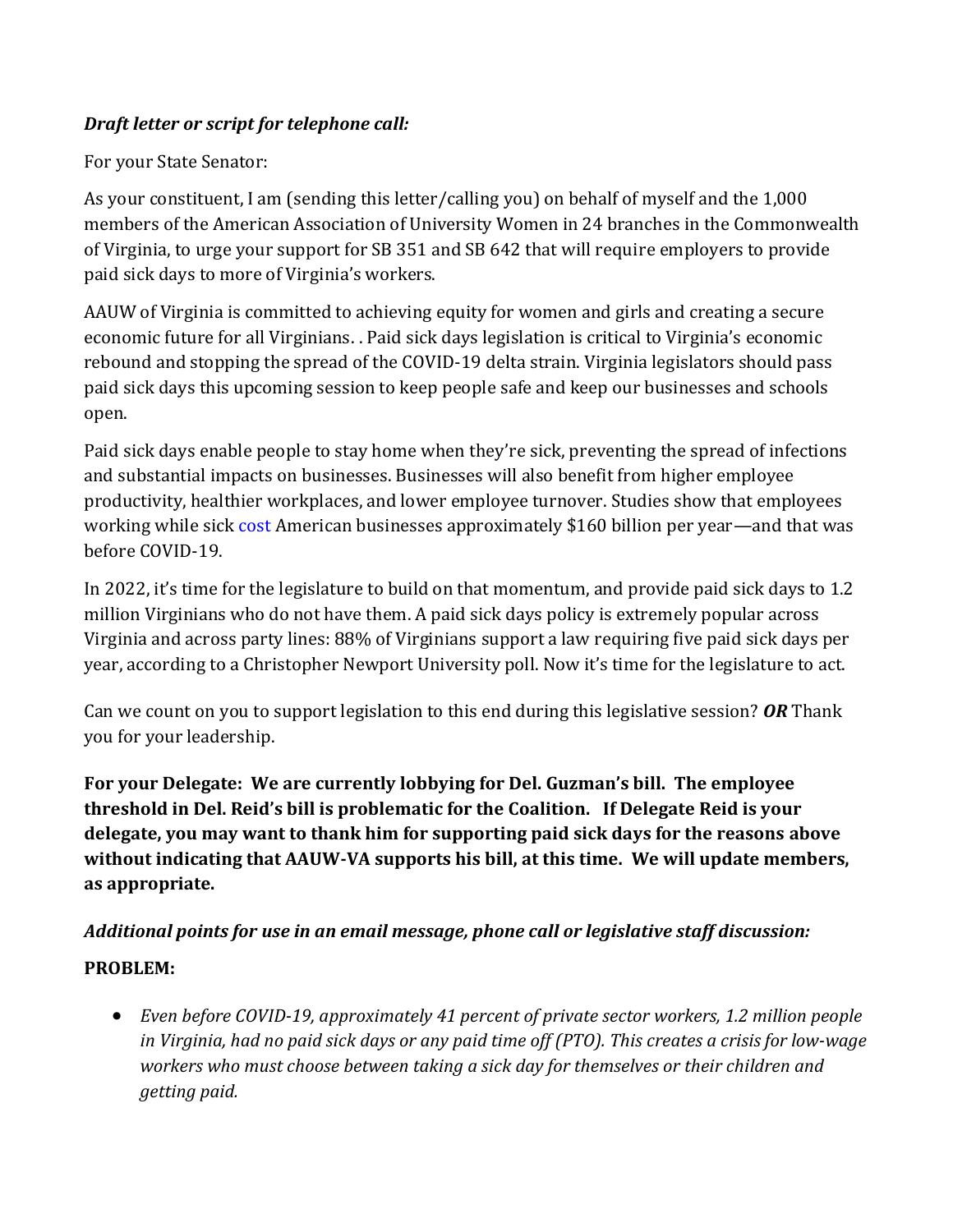#### • **Workers and their families**

*The essential workers during the Coronavirus crisis – the people who stock our shelves, provide health care, and care for children -- are facing serious challenges. When a worker takes 3.5 unpaid sick days, the average family loses a month's worth of groceries. Workers are forced to choose between feeding their families and caring for themselves or their children. Workers and their children need to be able to stay home when they are sick.*

# • **Public health**

*A paid sick days policy will keep Virginians healthy, allowing workers to stay home when they're sick and prevent the spread of Coronavirus. Low-wage workers (foodservice, personal health care, and childcare workers) are the least likely to have paid sick days. More than 80 percent of food industry workers and 75 percent of childcare workers have no paid sick days. More than half of all Norovirus outbreaks can be traced back to sick food service workers who were forced to choose between working sick and losing pay or their job.*

#### • **Businesses**

*Virginia needs a paid sick days policy to keep our economy running – to ensure businesses can safely reopen and stay open. Without paid sick days, workers go to work sick, infecting others and impacting productivity. Employers lose \$160 billion annually in productivity due to workers coming to work despite illness or injury. Providing paid sick days results in reduced turnover – saving businesses money. The restaurant industry, which has a high turnover rate, found that implementing workplace benefits can reduce turnover by 50 percent. And, a 2017 study by the Centers for Disease Control showed that paid sick days could save employers up to \$1.8 billion in reduced absences from flu-like illnesses.*

#### • **Schools**

*Parents who don't have paid sick days are more than twice as likely to send their children to school sick, than parents who have paid sick days. Sick children spread germs to children and teachers, and make it harder for schools to safely reopen.*

#### • **Taxpayers**

*Implementing paid sick days will save Virginia taxpayers money with lower health care costs. Workers who do not have paid sick days are 3 times as likely to go to the emergency room for treatment instead of to the doctor's office. This leads to increased health care costs and strain on Virginia's community hospitals.*